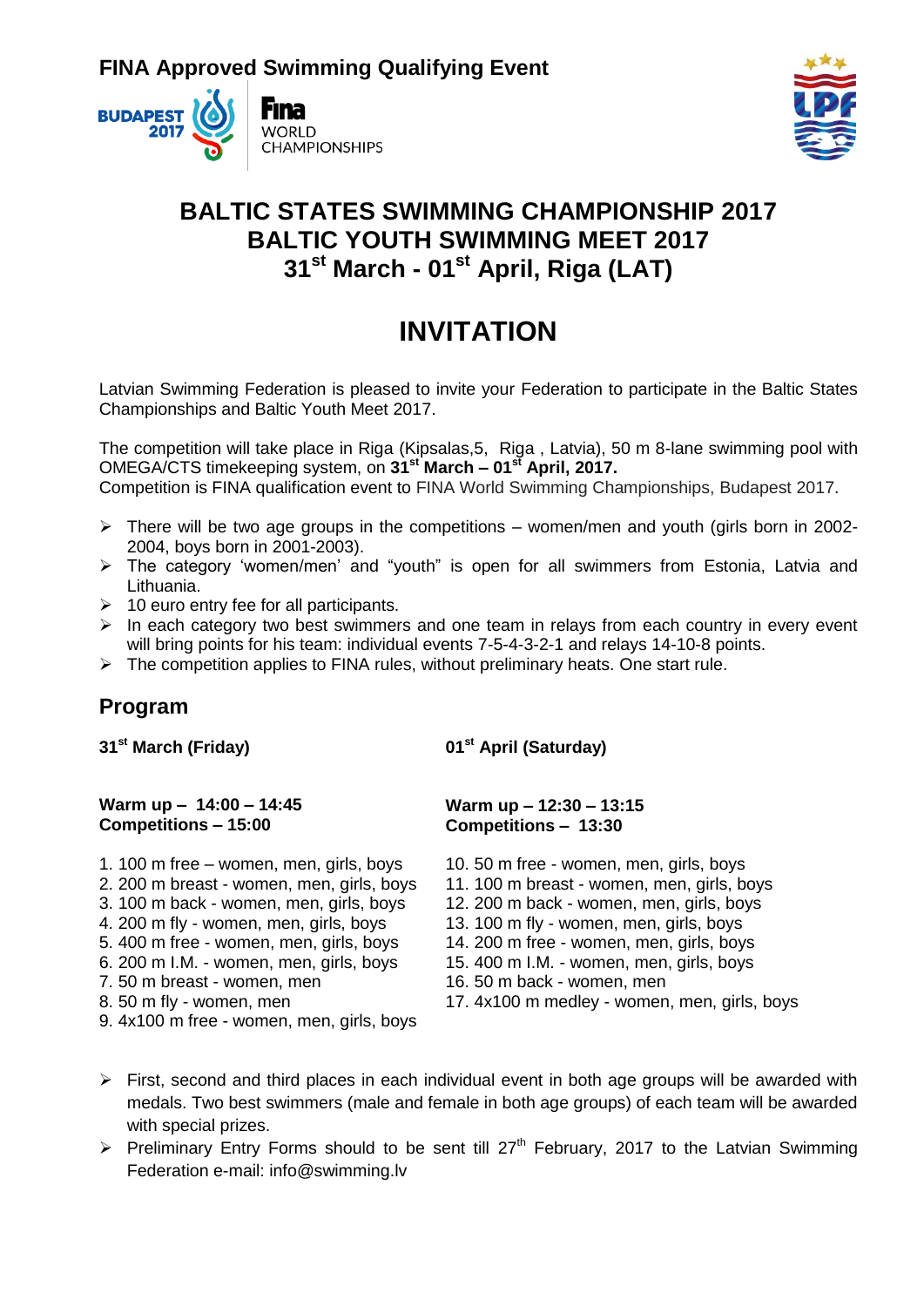



- Final Entry Forms should be submitted by March 24<sup>th</sup>, 2017 to the Latvian Swimming Federation e-mail: info@swimming.lv
- $\triangleright$  Every team should take care for they accommodation by themselves connecting directly with Swimming Federation of Latvia or hotels. Accommodation offer is available in Appendix 1. For accommodation and meals assistance please contact with us as soon as possible, but not later than 21.02.2017. We will ensure you with all necessary information about accommodation and travel possibilities.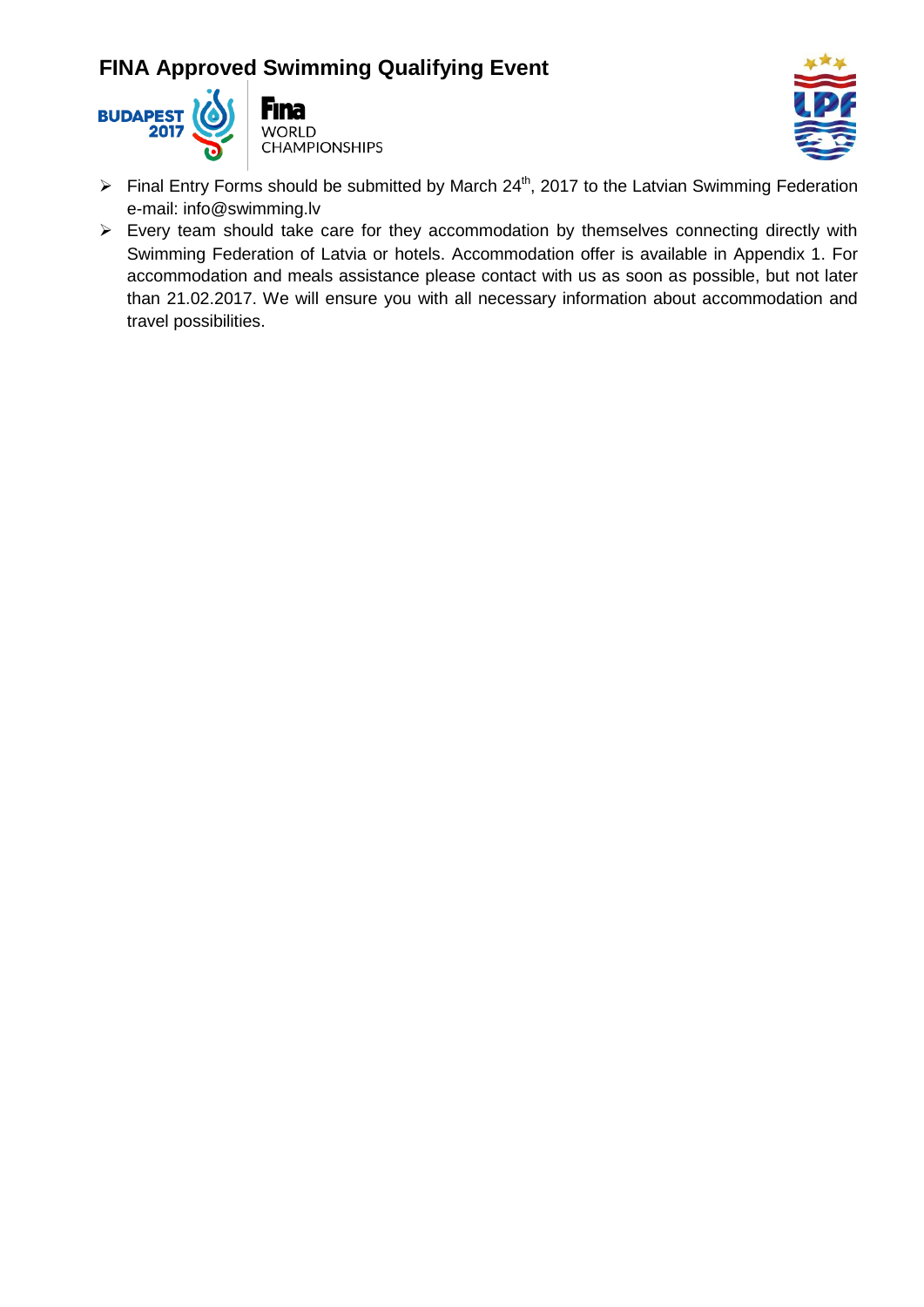



Appendix 1

### **ACCOMMODATION OFFERS**

|                             | <b>Distance from</b><br>venue | <b>Price (Breakfast included)</b> |         |                  | <b>Additional offer</b>                |
|-----------------------------|-------------------------------|-----------------------------------|---------|------------------|----------------------------------------|
|                             |                               | <b>Single</b>                     | Twin    | <b>Triple</b>    |                                        |
| <b>Radisson Park</b><br>inn | 1300m                         | € 66.00                           | € 75.00 | € 98.00          |                                        |
| <b>Islande Hotel</b>        | 100m                          | €43.00                            | €48.00  |                  |                                        |
| <b>Slokas OK Hotel</b>      | 1800m                         | € 30.00                           | € 38.00 | $\epsilon$ 55.00 | Lunch + Dinner = $15.00$<br>EUR/person |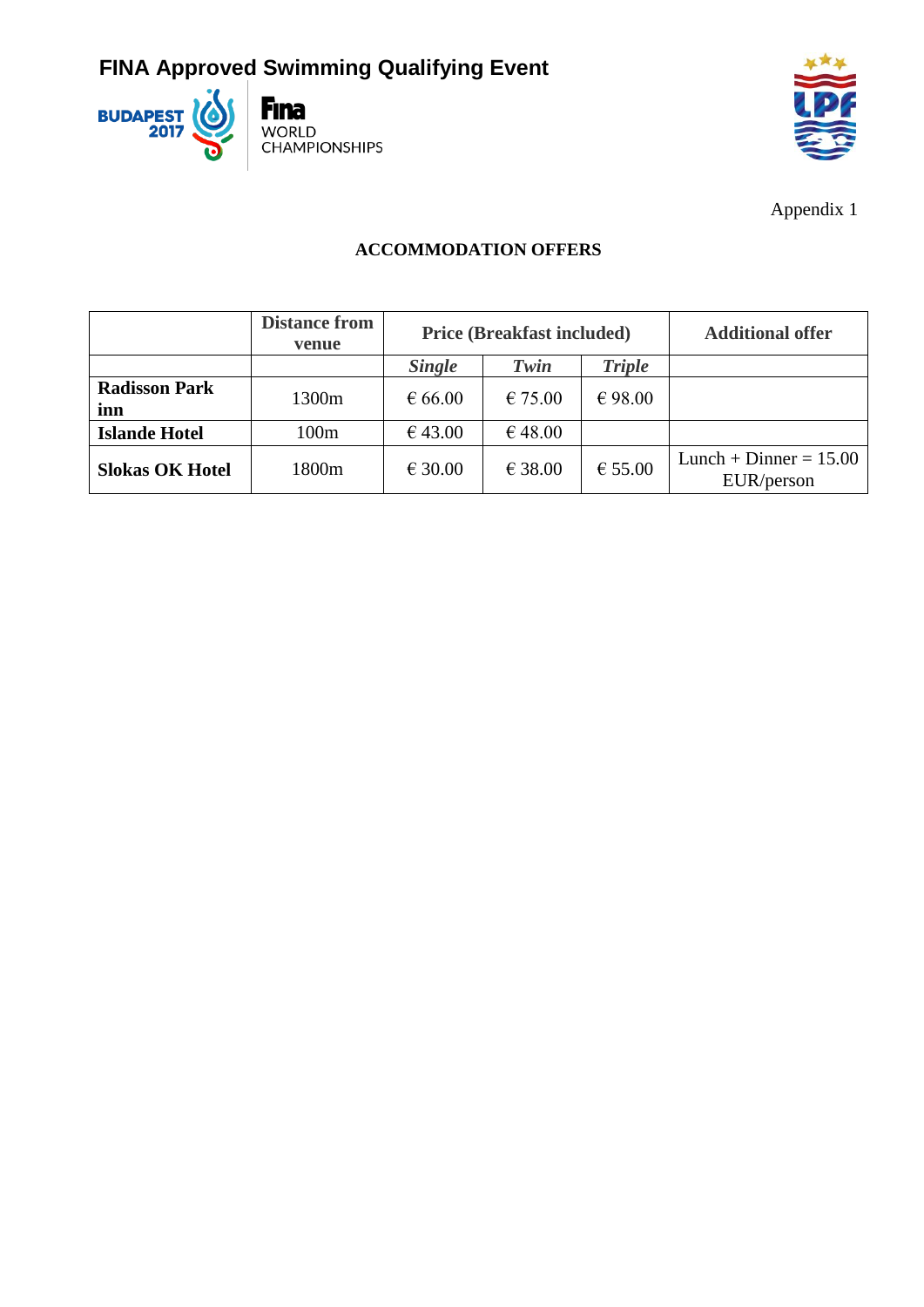



## **BALTIC STATES SWIMMING CHAMPIONSHIPS 2017**

# **PRELIMINARY ENTRY FORM**

| Telephone ________/______/___________<br>Country code City code Telephone number                            |
|-------------------------------------------------------------------------------------------------------------|
|                                                                                                             |
| Expected number of swimmers ______                                                                          |
| Expected number of team representatives ______                                                              |
|                                                                                                             |
| Expected date and time of departure _____________________                                                   |
| The form must be returned to the Latvian Swimming Federation of before February<br>27 <sup>th</sup> , 2017. |
| E-mail: info@swimming.lv                                                                                    |

Date \_\_\_\_\_\_\_\_\_\_\_\_\_\_\_\_\_\_\_\_\_\_\_\_\_\_\_\_\_\_\_Signature \_\_\_\_\_\_\_\_\_\_\_\_\_\_\_\_\_\_\_\_\_\_\_\_\_\_\_\_\_\_\_\_\_\_